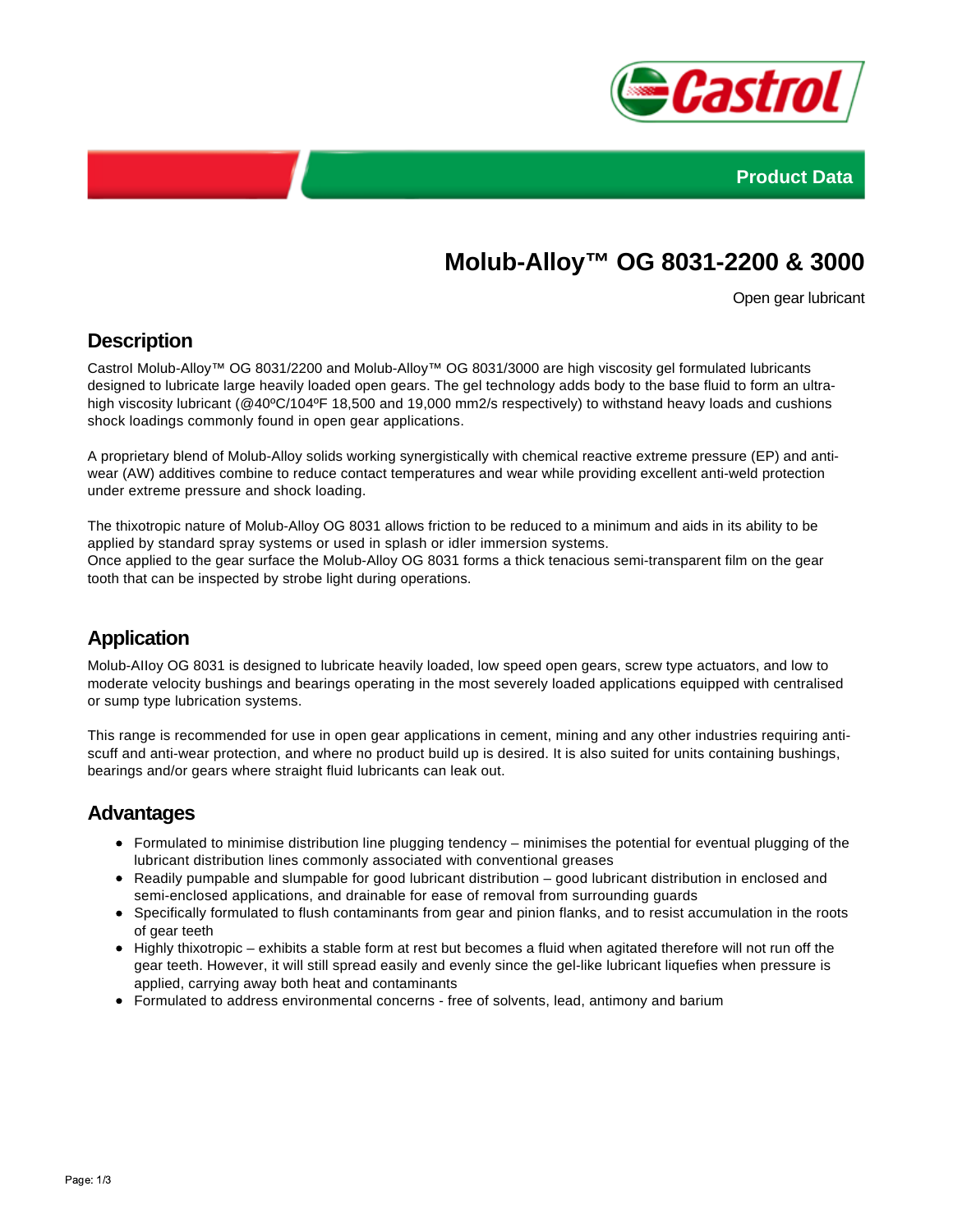## **Typical Characteristics**

| Name                                                       | <b>Method</b>                  | <b>Units</b>               | 8031/2200-00    | 8031/3000-00       |
|------------------------------------------------------------|--------------------------------|----------------------------|-----------------|--------------------|
| Appearance                                                 | Visual                         |                            | Dark and Opaque | Dark and Opaque    |
| Thickener Type                                             |                                |                            | Inorganic       | Inorganic          |
| Base Oil Type                                              |                                |                            | Mineral Oil     | <b>Mineral Oil</b> |
| <b>NLGI Grade</b>                                          |                                | $\blacksquare$             | 00              | $00\,$             |
| Density at 20°C/68°F                                       | <b>ASTM D 1475</b>             |                            | 0.937           | 0.941              |
| <b>Base Fluid Flash Point</b>                              | ASTM D92/<br>ISO 2592          | $^{\circ}$ C/ $^{\circ}$ F | 225/437         | 218/425            |
| <b>Worked Penetration, 60 Strokes</b><br>at 25°C/77°F      | <b>ASTM D217/</b><br>ISO 2137  | 0.1 <sub>mm</sub>          | 400-430         | 400-430            |
| Product Viscosity @ 40°C/104°F<br>DSR*                     | DIN EN 13702                   | mm <sup>2</sup> /s approx  | 18500           | 19000              |
| Product Viscosity @ 100°C/212°F<br>DSR*                    | <b>DIN EN 13702</b>            | mm <sup>2</sup> /s approx  | 9400            | 8500               |
| Base Oil Viscosity at 40°C/104°F                           | <b>ASTM D445/</b><br>ISO 3104  | mm <sup>2</sup> /s         | 2200            | 3000               |
| Copper Corrosion, 24hrs<br>100°C/212°F                     | <b>ASTM D4048/</b><br>ISO 2160 | Rating                     | 1 <sub>b</sub>  | 1b                 |
| Four Ball EP Test, Load Wear Index                         | ASTM D2596                     | kg                         | 66              | 88                 |
| Four Ball EP Test, Weld Load                               | ASTM D2596                     | kg                         | 400             | 400                |
| Brookfield Viscosity, Spindle No.7,<br>10 rpm at 25°C/77°F |                                | сP                         | 76000           | 80000              |
| FZG Test, A/2.76/50 Method,<br>Failure Stage               | <b>DIN 51354</b>               | Rating                     | >12             | >12                |
| Pumpability by Lincoln Ventmeter,<br>at -1°C/30°F          |                                |                            | 180             | 210                |
| Pumpability by Lincoln Ventmeter,<br>at -7°C/20°F          | <b>US Steel</b>                | Psi                        | 350             | 440                |
| Pumpability by Lincoln Ventmeter,<br>at -12°C/10°F         |                                |                            | 830             | 840                |
| <b>DIN Classification</b>                                  | DIN 51826                      | ä,                         |                 | OGPF 00 K-20       |
| <b>ISO Classification</b>                                  | ISO 6743/9                     | $\blacksquare$             | L-XCBFB 00      | L-XBCGB-00         |

#### \*DSR: **Dynamic shear rheometer**

Subject to usual manufacturing tolerances.